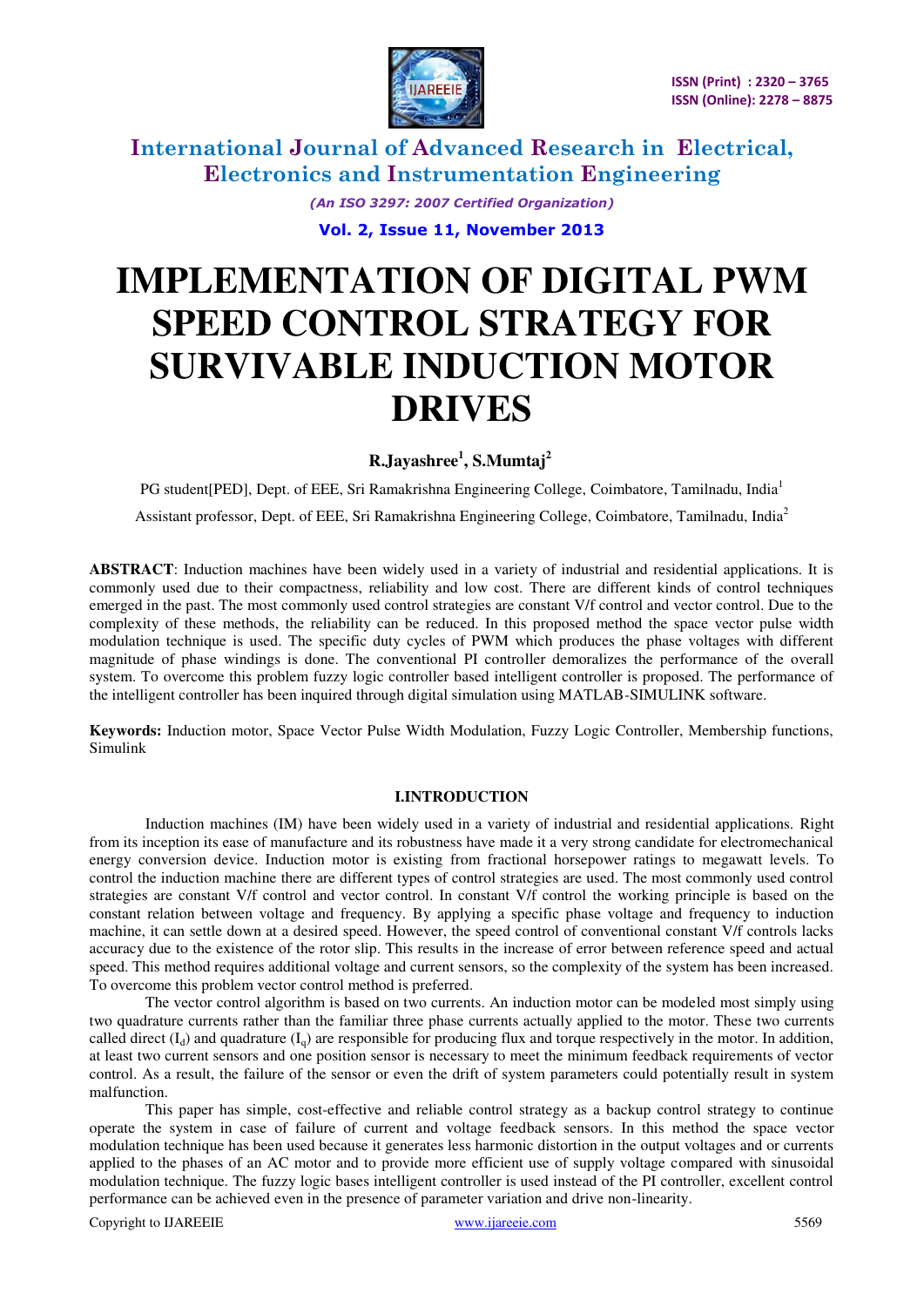

*(An ISO 3297: 2007 Certified Organization)* 

#### **Vol. 2, Issue 11, November 2013**

### **II. BLOCK DIAGRAM OF DIGITAL PWM SPEED CONTROL USING FUZZY LOGIC CONTROLLER**

The proposed block diagram consists of inverter, fuzzy logic controller. The inverters will coverts the D.C supply into A.C supply. Depending on the speed error fuzzy controller produces the output as duty cycle .If modulation index varies the duty cycle inverter will be changed. Among various modulation techniques for a inverter, SVPWM technique is an attractive technique due to the following advantages. It directly uses the control variable given by the control system and identifies each switching vector as a point in complex space. The proposed block diagram of speed control is shown in the Fig 1.



Fig. 1 Block diagram

#### *A. Principle of Space Vector Modulation*

The concept of space vectors is derived from modulating the inverter output voltage from the rotating field of AC. In this technique the three phase quantities can be transformed to their equivalent 2-phase quantity either in synchronously rotating frame or stationary frame. From this 2-phase component the reference vector magnitude can be found and used for modulating the inverter output. By using active and zero space vectors the active and zero switching states can be determined. The space vector diagram for the three-level inverter is shown in the Fig 2. where the six active vectors V1 to V6 form a regular hexagon with six equal sectors (I to VI). The zero vector V0 lies on the center of the hexagon.



Fig. 2 Switching sectors of SVM

In order to obtain the output of inverter supported by SVPWM as sinusoidal the reference vector locus with respect to time should be a circle instead of hexagon as locus of the vector sum of three voltages gives a circle. To achieve the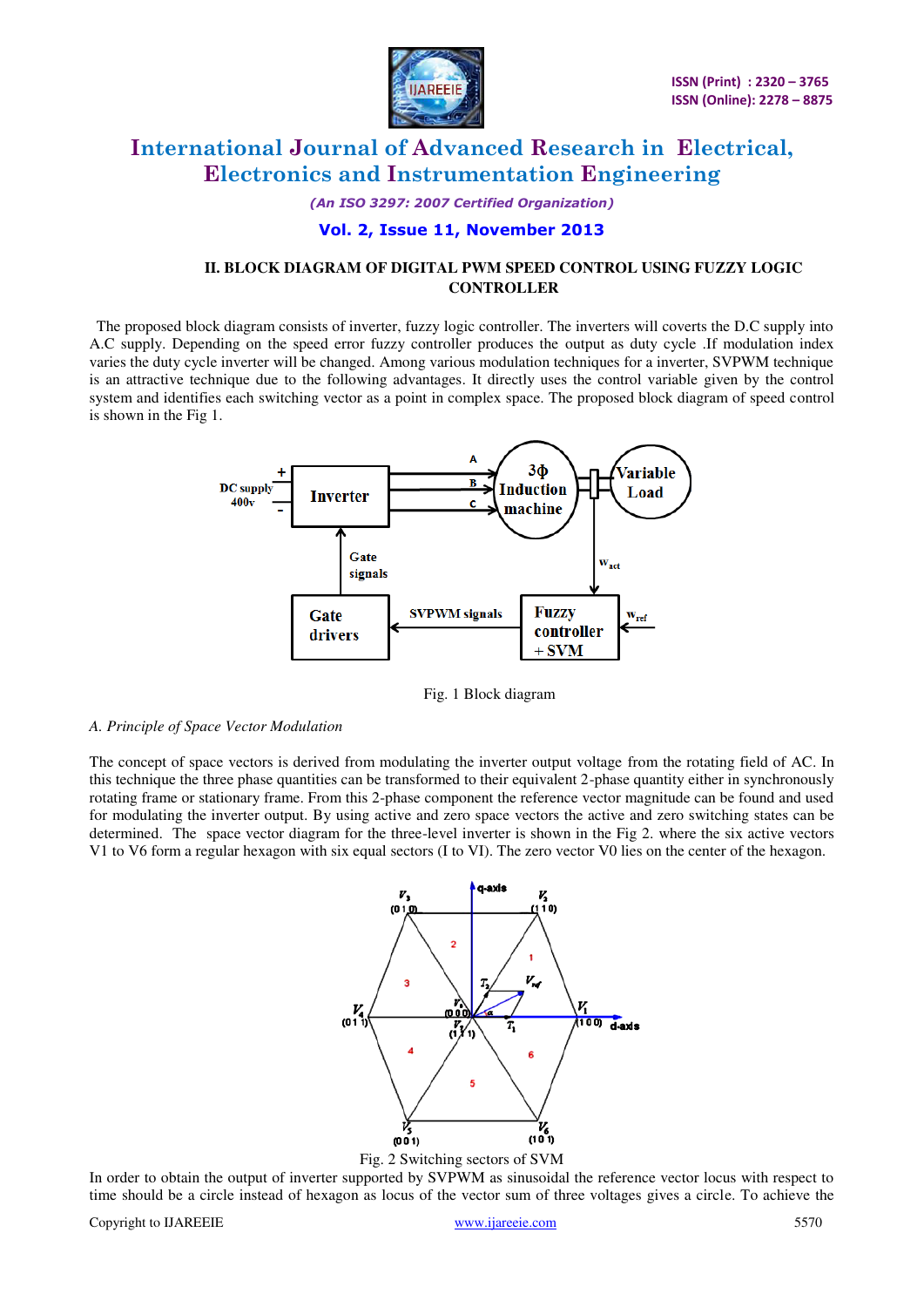

*(An ISO 3297: 2007 Certified Organization)* 

### **Vol. 2, Issue 11, November 2013**

above capsule, the vector in each sector is sampled for a specific duration using active and zero vectors and hence we can obtain required vector of corresponding instant. The sampling duration for active and zero vectors to produce the vector at corresponding instant can be obtained using volt second balance equation.

*B. Realization of Space Vector PWM* 

Step 1: Determine  $V_d$ ,  $V_q$ ,  $V_{ref}$  and angle  $(\alpha)$ Step 2: To determine the time duration  $T_1$ ,  $T_2$ ,  $T_0$  in each sector Step 3: To determine the switching time of each transistor  $(S_1 \text{ to } S_6)$ 

#### *C. Determine*  $V_d$ *,*  $V_g$ *,*  $V_{ref}$  *And Angle (* $\alpha$ *)*

For a given Magnitude (length) and position, V<sub>ref</sub> can be synthesized by three nearby stationary vectors, based on which the switching states of the inverter can be selected and gate signals for the active switches can be generated.The Coordinate transformation abc to dq will be,

$$
V_{d} = V_{an} - V_{bn} \cdot \cos 60 - V_{cn} \cdot \cos 60
$$

$$
= V_{an} - \frac{1}{2} V_{bn} - \frac{1}{2} V_{cn}
$$
(1)

$$
V_q = 0 + V_{bn} \cdot \cos 30 - V_{cn} \cdot \cos 30
$$

$$
= V_{an} + \frac{\sqrt{3}}{2} V_{bn} - \frac{\sqrt{3}}{2} V_{cn}
$$
 (2)

$$
\begin{bmatrix}\nV_{d} \\
V_{q}\n\end{bmatrix} = \frac{2}{3} \begin{bmatrix}\n1 & -\frac{1}{2} & -\frac{1}{2} \\
0 & \frac{\sqrt{3}}{2} & -\frac{\sqrt{3}}{2}\n\end{bmatrix} \begin{bmatrix}\nV_{an} \\
V_{bn} \\
V_{cn}\n\end{bmatrix}
$$
\n(3)

$$
\left|\overline{\mathbf{V}}_{\text{ref}}\right| = \sqrt{\mathbf{V}_d^2 + \mathbf{V}_q^2}
$$
 (4)

$$
\alpha = \tan^{-1}\left(\frac{V_q}{V_d}\right) = \omega_s t = 2\pi f_s t \tag{5}
$$

#### *D. To Determine the Time Duration*  $T_1$ *,*  $T_2$ *,*  $T_0$  *in Each Sector*

The reference vector as a combination of adjacent vectors at sector 1 is shown in Fig 3.The switching time duration at Sector 1,

$$
T_1 = T_z \cdot a \cdot \frac{\sin(\pi/3 - \alpha)}{\sin(\pi/3)}
$$
(6)

I.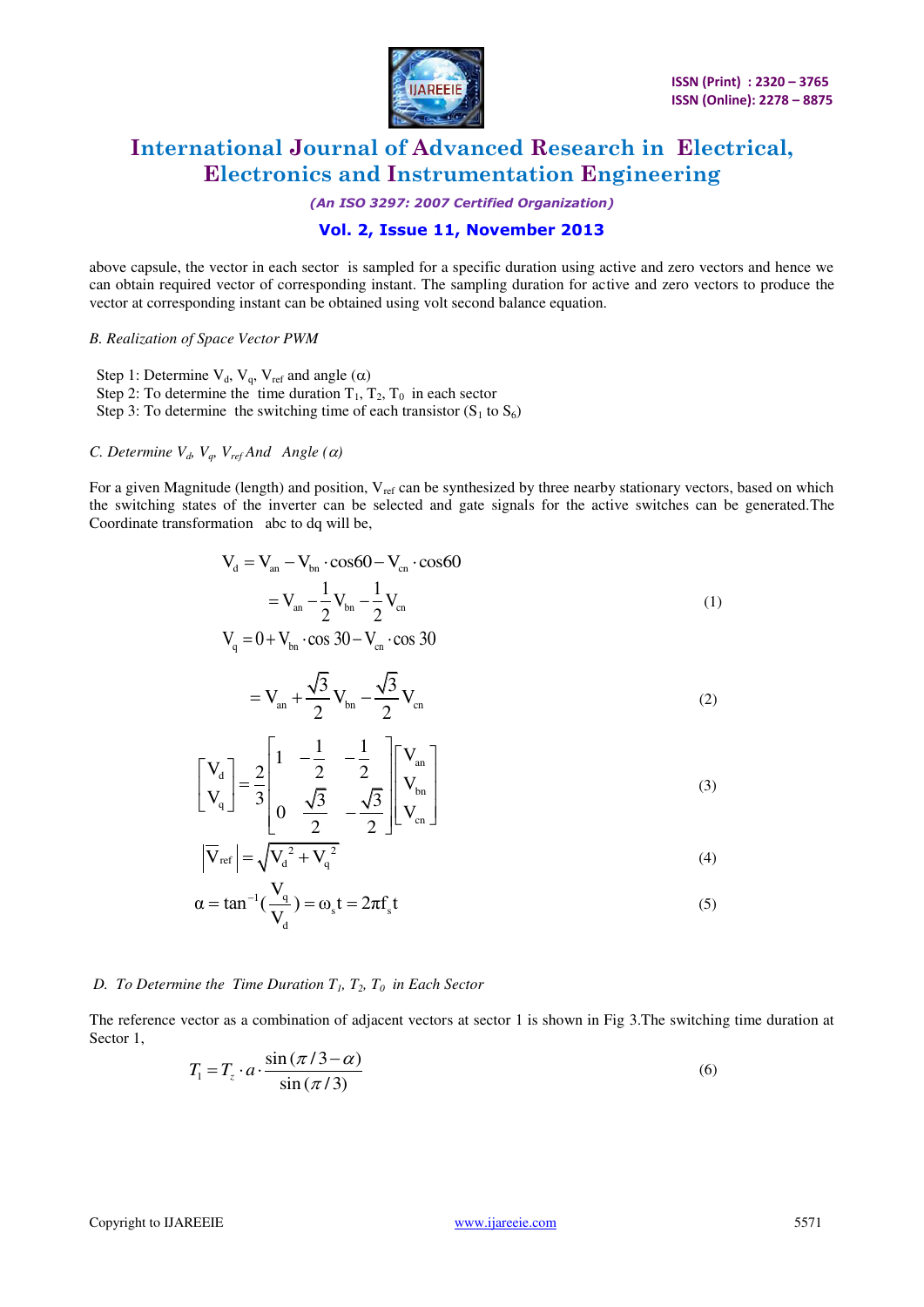

*(An ISO 3297: 2007 Certified Organization)*  **Vol. 2, Issue 11, November 2013** 



Fig. 3 Vector diagram when reference vector in sector-1

$$
T_2 = T_z \cdot a \cdot \frac{\sin{(\alpha)}}{\sin{(\pi/3)}}
$$
(7)

$$
T_0 = T_z - (T_1 + T_2)
$$
\n
$$
1 \qquad |\overline{V}_{ref}|
$$
\n(8)

where, 
$$
T_z = \frac{1}{f_s}
$$
 and  $a = \frac{|V_{ref}|}{\frac{2}{3}V_{dc}}$ 

Switching time duration at any Sector,

$$
T_1 = \frac{\sqrt{3} \cdot T_z \cdot |\overline{V}ref|}{V_{dc}} \left( \sin \frac{n}{3} \pi \cos \alpha - \cos \frac{n}{3} \pi \sin \alpha \right)
$$
 (9)

$$
T_2 = \frac{\sqrt{3} \cdot T_z \left| Vref \right|}{V_{dc}} \left( -\cos \alpha \cdot \sin \frac{n-1}{3} \pi + \sin \alpha \cdot \cos \frac{n-1}{3} \pi \right) \tag{10}
$$

$$
T_0 = T_z - T_1 - T_2 \tag{11}
$$

#### *E. To Determine the Switching Time of Each Transistor*  $(S_1 \text{To } S_6)$

The objective of space vector PWM technique is to approximate the reference voltage vector Vref using the eight switching patterns. Based on this the switching time at each sector is summarized in the table I. According to the sector in which the reference signal is located based on that switching time between the two vectors can be determined.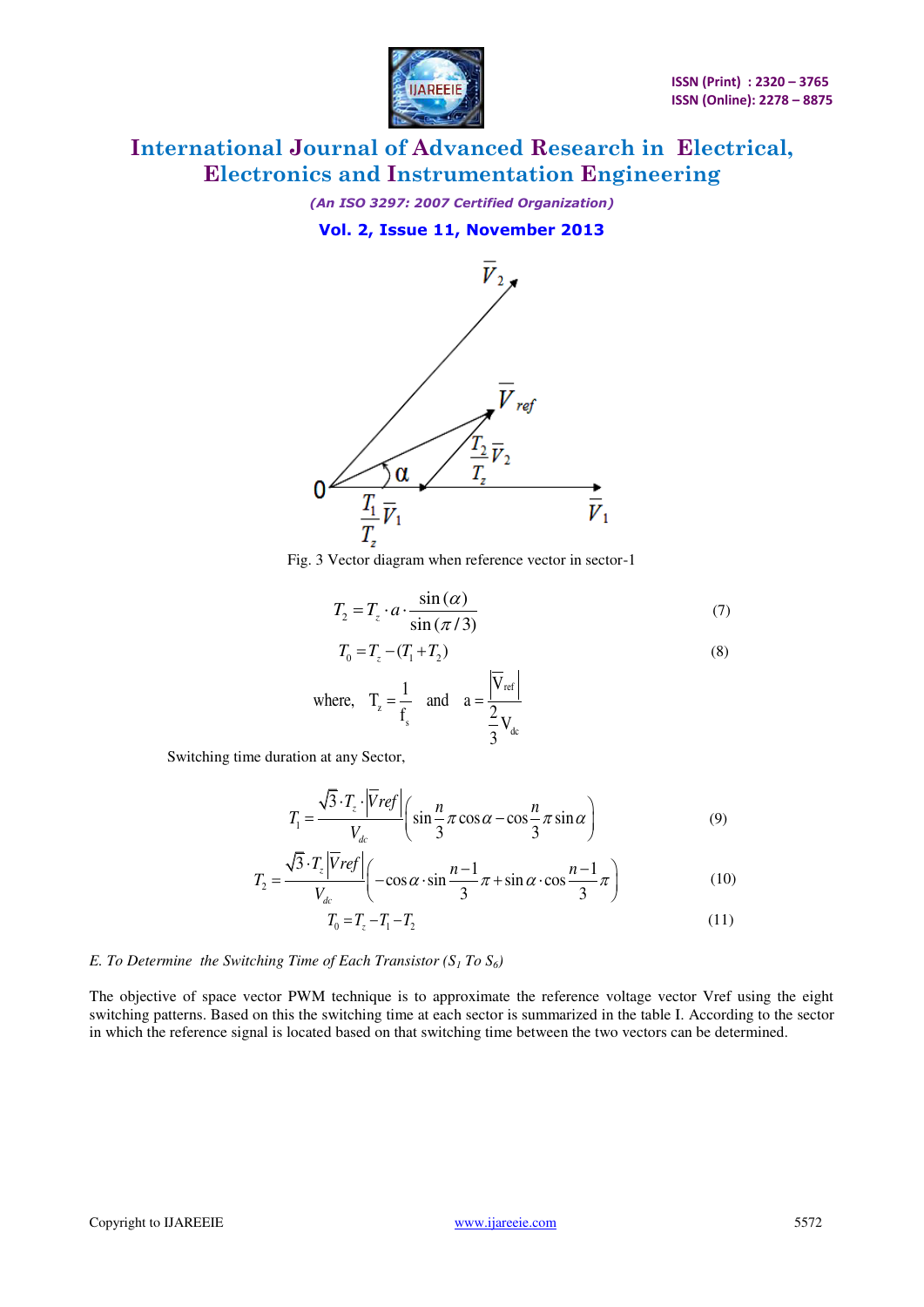

*(An ISO 3297: 2007 Certified Organization)* 

### **Vol. 2, Issue 11, November 2013**

TABLE I

#### SWITCHING TIME OF EACH SECTOR

| <b>Sector</b>  | <b>Upper Switches</b>     | <b>Lower Switches</b>              |  |  |
|----------------|---------------------------|------------------------------------|--|--|
| 1              | $S_1 = T_1 + T_2 + T_0/2$ | $S_{4} = T_{0}/2$                  |  |  |
|                | $S_3 = T_2 + T_0/2$       | $S_{6} = T_{1} + T_{0}$ /2         |  |  |
|                | $S_5 = T_0 / 2$           | $S_2 = T_1 + T_2 + T_0/2$          |  |  |
| 2              | $S_{1} = T_{1} + T_{0}/2$ | $S_4 = T_2 + T_0/2$                |  |  |
|                | $S_3 = T_1 + T_2 + T_0/2$ | $S_6 = T_0 / 2$                    |  |  |
|                | $S_5 = T_0 / 2$           | $S_2 = T_1 + T_2 + T_0/2$          |  |  |
| 3              | $S_1 = T_0/2$             | $S_{4} = T_{1} + T_{2} + T_{0}$ /2 |  |  |
|                | $S_3 = T_1 + T_2 + T_0/2$ | $S_{6} = T_{0}/2$                  |  |  |
|                | $S_5 = T_2 + T_0/2$       | $S_2 = T_1 + T_0/2$                |  |  |
| $\overline{4}$ | $S_1 = T_0/2$             | $S_{4} = T_{1} + T_{2} + T_{0}$ /2 |  |  |
|                | $S_3 = T_1 + T_0/2$       | $S_{6} = T_{2} + T_{0} / 2$        |  |  |
|                | $S_5 = T_1 + T_2 + T_0/2$ | $S_2 = T_0/2$                      |  |  |
| 5              | $S_1 = T_2 + T_0/2$       | $S_{A} = T_{1} + T_{0} / 2$        |  |  |
|                | $S_3 = T_0/2$             | $S_{6} = T_{1} + T_{2} + T_{0}$ /2 |  |  |
|                | $S_5 = T_1 + T_2 + T_0/2$ | $S_2 = T_0/2$                      |  |  |
| 6              | $S_1 = T_1 + T_2 + T_0/2$ | $S_4 = T_0/2$                      |  |  |
|                | $S_3 = T_0/2$             | $S_{6} = T_{1} + T_{2} + T_{0}$ /2 |  |  |
|                | $S_5 = T_1 + T_0/2$       | $S_2 = T_2 + T_0/2$                |  |  |

#### *F. Implementation of Fuzzy Logic Controller*

The Fuzzy Logic Controller initially converts the crisp speed error and change in speed error variables into fuzzy variables and then are mapped into linguistic labels. Membership functions are corresponding with each label as shown in which consists of two inputs and one output. The linguistic labels are classified into five groups. They are,

- NB-Negative Big
- $\triangleright$  NS- Negative Small
- $\geq$  Z-Zero
- $\triangleright$  PS-Positive Small
- $\triangleright$  PB-Positive Big
- $\triangleright$  PB-Positive Big

In Defuzzification, the fuzzy output set is converted to a crisp number. Some commonly used techniques are the centroid and maximum methods. In the centroid method, the crisp value of the output variable is computed by finding the variable value of the centre of gravity of the membership function for the fuzzy value. In the maximum method, one of the variable values at which the fuzzy set has its maximum truth value is chosen as the crisp value for the output variable.

 They are wo different types in the Fuzzy Interference System. They are, 1. Mamdani FIS 2. Sugeno FIS

Copyright to IJAREEIE www.ijareeie.com 5573 The antecedent describes to what degree the rule applies, while the conclusion allocate a fuzzy function to each of one or more output variables. Most tools for working based on the fuzzy expert systems allow more than one conclusion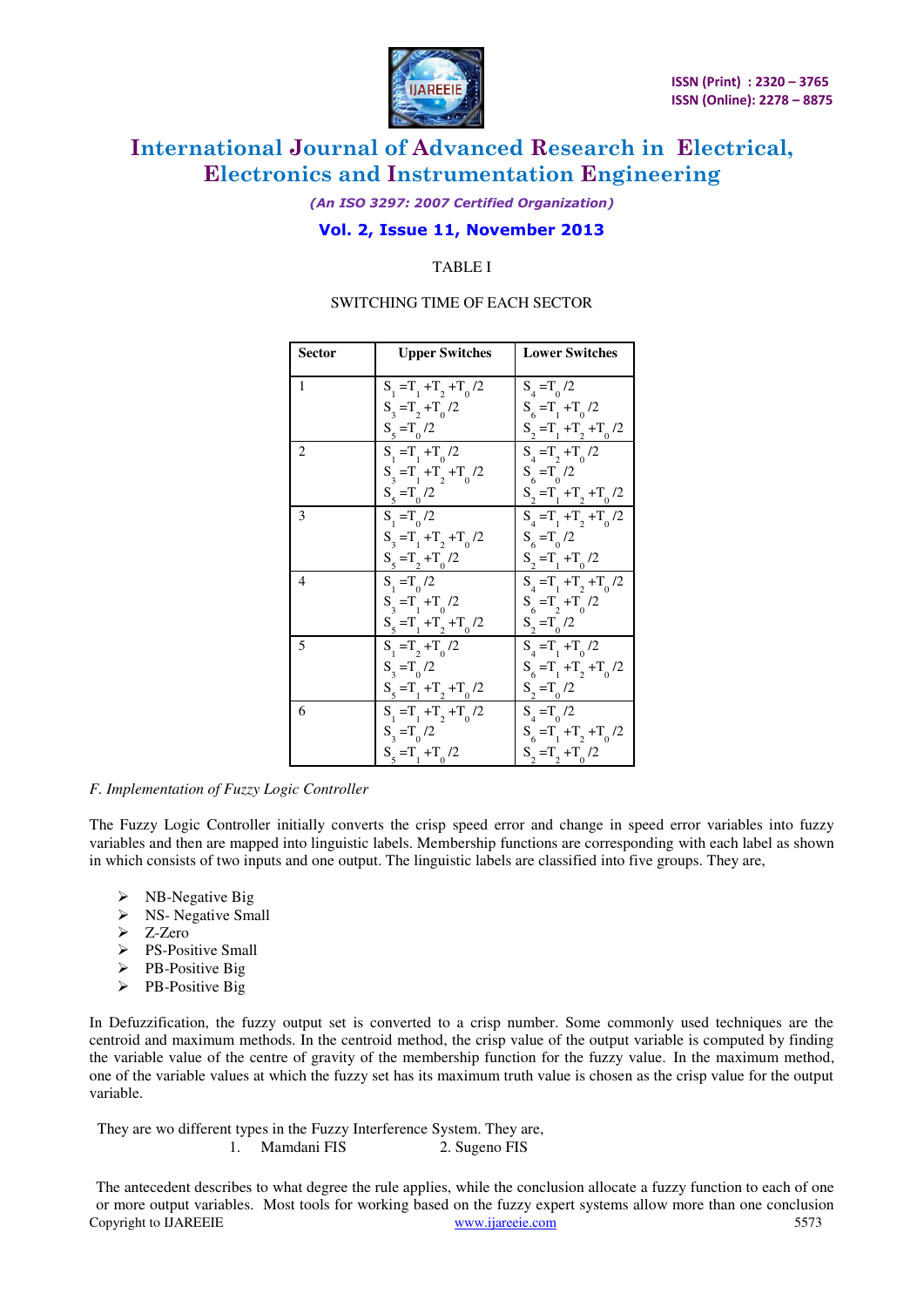

*(An ISO 3297: 2007 Certified Organization)* 

### **Vol. 2, Issue 11, November 2013**

per rule. The knowledge base is defined as the set of rules in a fuzzy expert system. The difference between the two methods lies in the consequent of fuzzy rules. Fuzzy sets are used as rule consequents in Mamdani FIS and linear

functions of input variables are used as rule consequents in Sugeno's method. Each of the inputs and the output contain membership functions with all these five linguistics. The Fig 4 shows the speed error, Fig 5 shows the change in speed error and Fig 6 shows the duty cycle.





The inputs are speed error and change in speed error and the output is duty cycle .The mapping of the fuzzy inputs into the required output is derived with the help of a rule base as given in Table II.

TABLE II

#### RULES FOR FLC

| <b>CE/CSE</b> | NB | <b>NS</b> | Z. | <b>PS</b> | <b>PB</b> |
|---------------|----|-----------|----|-----------|-----------|
| <b>NB</b>     | NB | <b>NS</b> | Z  | <b>PS</b> | <b>PB</b> |
| <b>NS</b>     | NB | <b>NS</b> | Z  | <b>ZE</b> | <b>PS</b> |
| Z             | NB | <b>ZE</b> | Z  | <b>PS</b> | <b>PS</b> |
| <b>PS</b>     | NB | <b>NS</b> | Z  | <b>PS</b> | <b>PB</b> |
| <b>PB</b>     | NB | <b>NS</b> | Z  | <b>PB</b> | <b>PB</b> |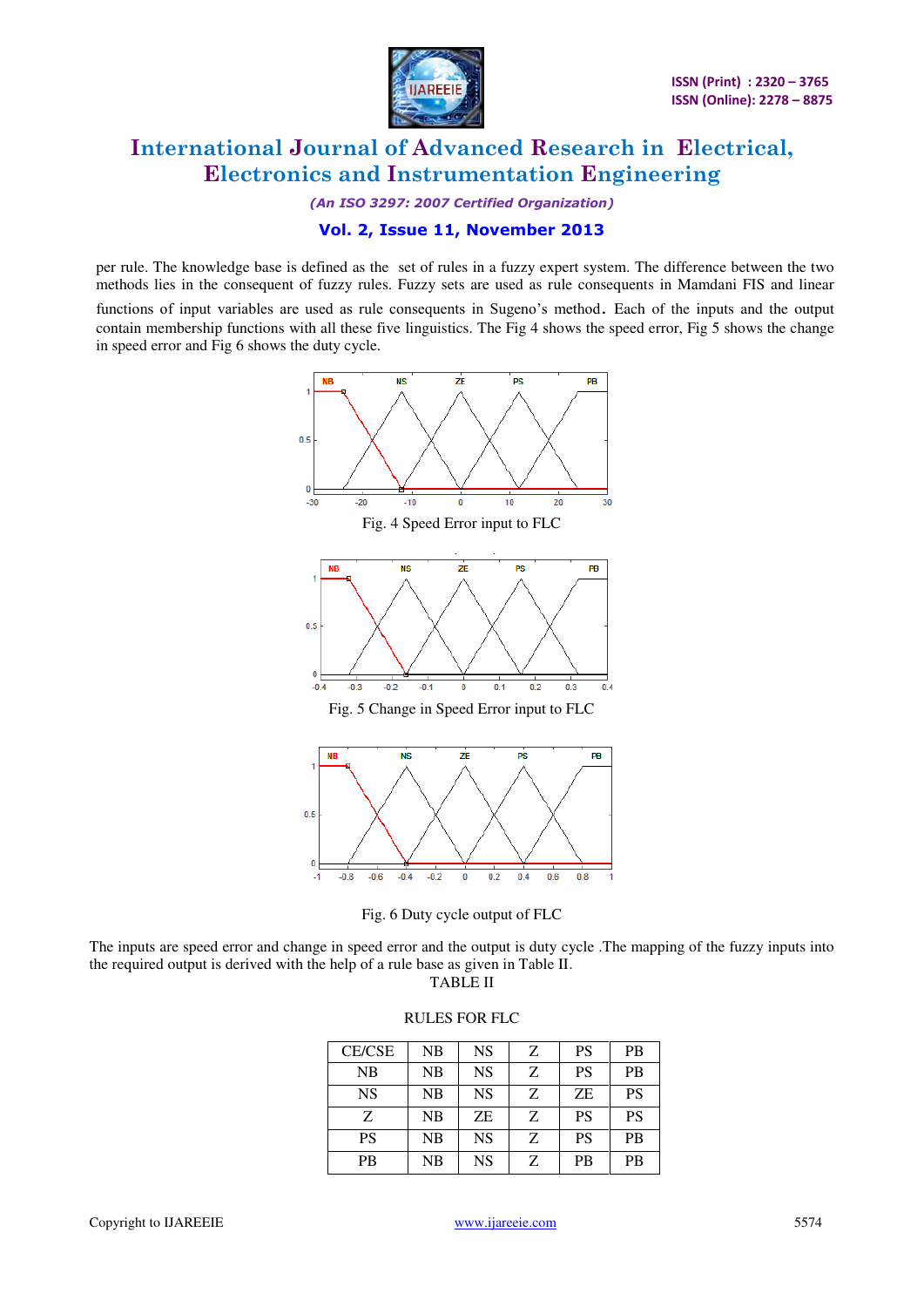

*(An ISO 3297: 2007 Certified Organization)* 

#### **Vol. 2, Issue 11, November 2013**

#### **III. SIMULATION RESULTS**

In order to verify the practicability of the proposed Digital PWM speed control, simulation has been implemented using Matlab/Simulink. A 50 Hz,4 pole induction machine is used with a rated speed of 1440rpm.The simulink models were run according to the following data.  $P_w = 7.5$  kw, V<sub>s</sub>=400 V, T<sub>rated</sub> =49.13Nm, R<sub>s</sub>=0.7384 $\Omega$ , L<sub>s</sub>=0.003045H.



Fig. 7 Electromagnetic Torque of IM drive using FLC and SVPWM





#### *A. Output Speed Response Of Induction Motor Using FLC And SVPWM*

The output speed response of IM drive using Fuzzy logic control and SVPWM technique is shown in the Fig 9. In this paper four speed has been controlled for different application. The reference speed will be 1300 rpm from 0 to 1 sec, 1400 rpm from 1 to 1.5 sec, 1450 rpm from 1.5 to 2 sec and above 2sec the speed will be 1350 rpm. In this paper the overshoot is less also the actual speed can be settled as fast as possible by using the fuzzy logic controller.